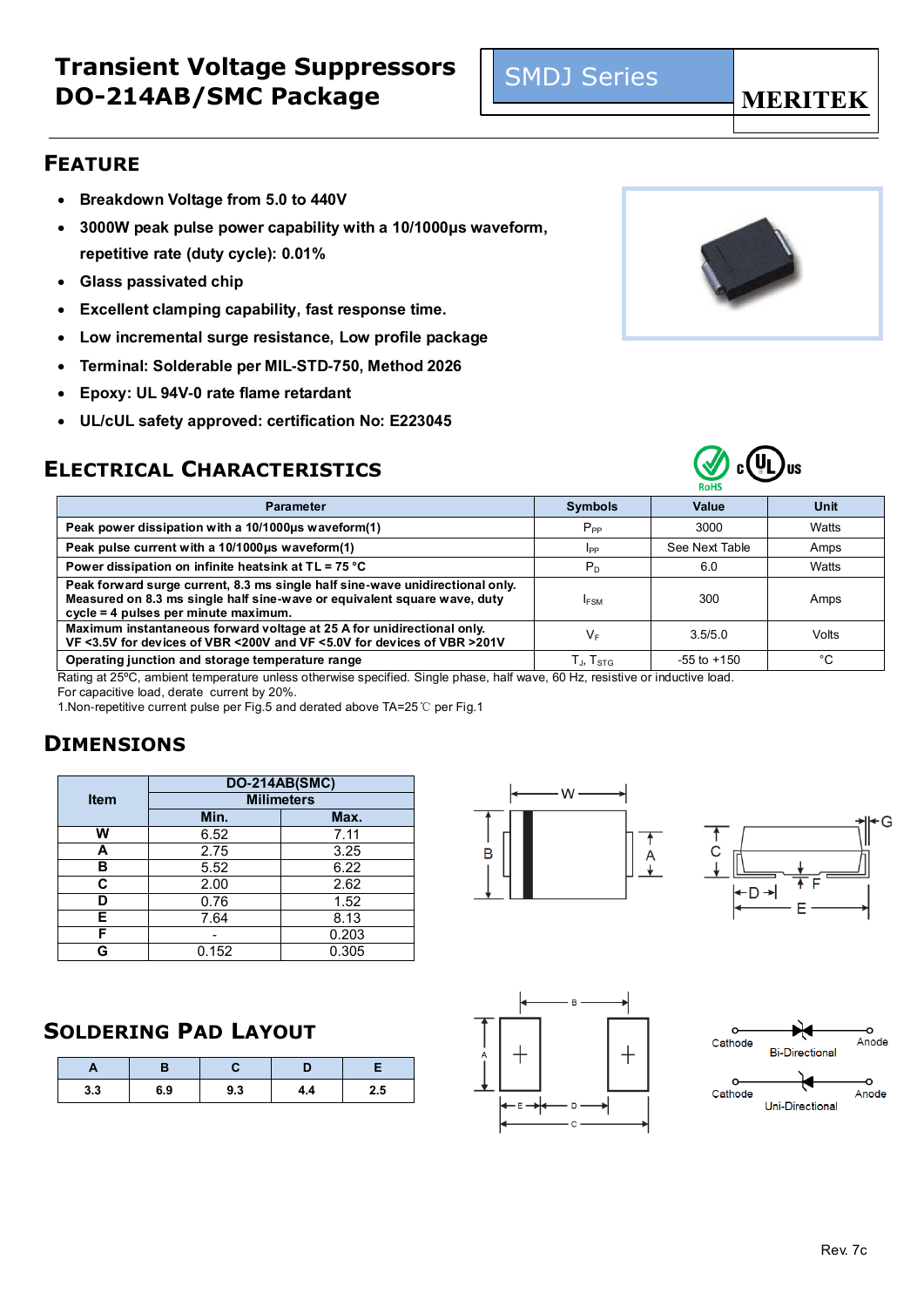

**MERITEK** 

#### **ELECTRICAL CHARACTERISTICS(Continued)**

| <b>Device</b> | Device Type |            | <b>Marking</b> |        | <b>Breakdown Voltage</b> | .      | <b>Working Peak</b>    | <b>Maximum</b>         | <b>Maximum</b>        | <b>Maximum</b> |
|---------------|-------------|------------|----------------|--------|--------------------------|--------|------------------------|------------------------|-----------------------|----------------|
| <b>Type</b>   |             |            | Code           |        | <b>VBR@IT</b>            |        | <b>Reverse Voltage</b> | <b>Reverse Leakage</b> | <b>Reverse Surge</b>  | Clamping       |
| (Uni)         | (Bi)        | Uni        | Bi             | Min(V) | Max(V)                   | IT(mA) | VRWM(V)                | IR $@$ VRWM(V)         | <b>Current Ipp(A)</b> | Voltage VC@Ipp |
| SMDJ5.0       | SMDJ5.0C    | <b>RDD</b> | <b>DDD</b>     | 6.40   | 7.30                     | 50     | 5.0                    | 5000                   | 312.50                | 9.6            |
| SMDJ5.0A      | SMDJ5.0CA   | <b>RDE</b> | <b>DDE</b>     | 6.40   | 7.00                     | 50     | 5.0                    | 5000                   | 326.09                | 9.2            |
| SMDJ6.0       | SMDJ6.0C    | <b>RDF</b> | <b>DDF</b>     | 6.67   | 8.15                     | 50     | 6.0                    | 5000                   | 263.16                | 11.4           |
| SMDJ6.0A      | SMDJ6.0CA   | <b>RDG</b> | <b>DDG</b>     | 6.67   | 7.37                     | 50     | 6.0                    | 5000                   | 291.26                | 10.3           |
| SMDJ6.5       | SMDJ6.5C    | <b>RDH</b> | <b>DDH</b>     | 7.22   | 8.82                     | 50     | 6.5                    | 2000                   | 243.90                | 12.3           |
| SMDJ6.5A      | SMDJ6.5CA   | <b>RDK</b> | <b>DDK</b>     | 7.22   | 7.98                     | 50     | 6.5                    | 2000                   | 267.86                | 11.2           |
| SMDJ7.0       | SMDJ7.0C    | <b>RDL</b> | <b>DDL</b>     | 7.78   | 9.51                     | 50     | 7.0                    | 1000                   | 225.56                | 13.3           |
| SMDJ7.0A      | SMDJ7.0CA   | <b>PDM</b> | <b>DDM</b>     | 7.78   | 8.60                     | 50     | 7.0                    | 1000                   | 250.00                | 12.0           |
| SMDJ7.5       | SMDJ7.5C    | <b>PDN</b> | <b>DDN</b>     | 8.33   | 10.20                    | 5      | 7.5                    | 250                    | 209.79                | 14.3           |
| SMDJ7.5A      | SMDJ7.5CA   | <b>PDP</b> | <b>DDP</b>     | 8.33   | 9.21                     | 5      | 7.5                    | 250                    | 232.56                | 12.9           |
| SMDJ8.0       | SMDJ8.0C    | <b>PDQ</b> | <b>DDQ</b>     | 8.89   | 10.90                    | 5      | 8.0                    | 150                    | 200.00                | 15.0           |
| SMDJ8.0A      | SMDJ8.0CA   | <b>PDR</b> | <b>DDR</b>     | 8.89   | 9.83                     | 5      | 8.0                    | 150                    | 220.59                | 13.6           |
| SMDJ8.5       | SMDJ8.5C    | <b>PDS</b> | <b>DDS</b>     | 9.44   | 11.50                    | 5      | 8.5                    | 50                     | 188.68                | 15.9           |
| SMDJ8.5A      | SMDJ8.5CA   | PDT        | DDT            | 9.44   | 10.40                    | 5      | 8.5                    | 50                     | 208.33                | 14.4           |
| SMDJ9.0       | SMDJ9.0C    | PDU        | <b>DDU</b>     | 10.00  | 12.20                    | 5      | 9.0                    | 20                     | 177.51                | 16.9           |
| SMDJ9.0A      | SMDJ9.0CA   | PDV        | <b>DDV</b>     | 10.00  | 11.10                    | 5      | 9.0                    | 20                     | 194.81                | 15.4           |
| SMDJ10        | SMDJ10C     | <b>PDW</b> | <b>DDW</b>     | 11.10  | 13.60                    | 5      | 10.0                   | 15                     | 159.57                | 18.8           |
| SMDJ10A       | SMDJ10CA    | <b>PDX</b> | <b>DDX</b>     | 11.10  | 12.30                    | 5      | 10.0                   | 15                     | 176.47                | 17.0           |
| SMDJ11        | SMDJ11C     | PDY        | <b>DDY</b>     | 12.20  | 14.90                    | 5      | 11.0                   | $\overline{2}$         | 149.25                | 20.1           |
| SMDJ11A       | SMDJ11CA    | PDZ        | <b>DDZ</b>     | 12.20  | 13.50                    | 5      | 11.0                   | $\overline{a}$         | 164.84                | 18.2           |
| SMDJ12        | SMDJ12C     | PED        | DED            | 13.30  | 16.30                    | 5      | 12.0                   | $\overline{c}$         | 136.36                | 22.0           |
| SMDJ12A       | SMDJ12CA    | PEE        | DEE            | 13.30  | 14.70                    | 5      | 12.0                   | $\overline{2}$         | 150.75                | 19.9           |
| SMDJ13        | SMDJ13C     | PEF        | DEF            | 14.40  | 17.60                    | 5      | 13.0                   | $\overline{c}$         | 126.05                | 23.8           |
| SMDJ13A       | SMDJ13CA    | PEG        | <b>DEG</b>     | 14.40  | 15.90                    | 5      | 13.0                   | $\overline{2}$         | 139.53                | 21.5           |
| SMDJ14        | SMDJ14C     | PEH        | DEH            | 15.60  | 19.10                    | 5      | 14.0                   | $\overline{2}$         | 116.28                | 25.8           |
| SMDJ14A       | SMDJ14CA    | <b>PEK</b> | <b>DEK</b>     | 15.60  | 17.20                    | 5      | 14.0                   | $\overline{2}$         | 129.31                | 23.2           |
| SMDJ15        | SMDJ15C     | PEL        | DEL            | 16.70  | 20.40                    | 5      | 15.0                   | $\overline{2}$         | 111.52                | 26.9           |
| SMDJ15A       | SMDJ15CA    | <b>PEM</b> | <b>DEM</b>     | 16.70  | 18.50                    | 5      | 15.0                   | $\overline{2}$         | 122.95                | 24.4           |
| SMDJ16        | SMDJ16C     | <b>PEN</b> | <b>DEN</b>     | 17.80  | 21.80                    | 5      | 16.0                   | $\overline{2}$         | 104.17                | 28.8           |
| SMDJ16A       | SMDJ16CA    | PEP        | <b>DEP</b>     | 17.80  | 19.70                    | 5      | 16.0                   | $\overline{2}$         | 115.38                | 26.0           |
| SMDJ17        | SMDJ17C     | PEQ        | DEQ            | 18.90  | 23.10                    | 5      | 17.0                   | $\overline{2}$         | 98.36                 | 30.5           |
| SMDJ17A       | SMDJ17CA    | PER        | DER            | 18.90  | 20.90                    | 5      | 17.0                   | 2                      | 108.70                | 27.6           |
| SMDJ18        | SMDJ18C     | <b>PES</b> | <b>DES</b>     | 20.00  | 24.40                    | 5      | 18.0                   | $\overline{2}$         | 93.17                 | 32.2           |
| SMDJ18A       | SMDJ18CA    | PET        | <b>DET</b>     | 20.00  | 22.10                    | 5      | 18.0                   | $\overline{2}$         | 102.74                | 29.2           |
| SMDJ19        | SMDJ19C     | <b>PEA</b> | <b>DEA</b>     | 21.10  | 25.76                    | 5      | 19.0                   | $\overline{a}$         | 88.21                 | 34.0           |
| SMDJ19A       | SMDJ19CA    | PEB        | DEB            | 21.10  | 23.30                    | 5      | 19.0                   | $\overline{2}$         | 97.47                 | 30.8           |
| SMDJ20        | SMDJ20C     | PEU        | DEU            | 22.20  | 27.10                    | 5      | 20.0                   | $\overline{a}$         | 83.80                 | 35.8           |
| SMDJ20A       | SMDJ20CA    | <b>PEV</b> | DEV            | 22.20  | 24.50                    | 5      | 20.0                   | $\overline{2}$         | 92.59                 | 32.4           |
| SMDJ22        | SMDJ22C     | <b>PEW</b> | <b>DEW</b>     | 24.40  | 29.80                    | 5      | 22.0                   | $\overline{2}$         | 76.14                 | 39.4           |
| SMDJ22A       | SMDJ22CA    | <b>PEX</b> | DEX            | 24.40  | 26.90                    | 5      | 22.0                   | $\overline{2}$         | 84.51                 | 35.5           |
| SMDJ24        | SMDJ24C     | PEY        | DEY            | 26.70  | 32.60                    | 5      | 24.0                   | $\overline{2}$         | 69.77                 | 43.0           |
| SMDJ24A       | SMDJ24CA    | PEZ        | DEZ            | 26.70  | 29.50                    | 5      | 24.0                   | $\overline{c}$         | 77.12                 | 38.9           |
| SMDJ26        | SMDJ26C     | PFD        | DFD            | 28.90  | 35.30                    | 5      | 26.0                   | $\overline{2}$         | 64.38                 | 46.6           |
| SMDJ26A       | SMDJ26CA    | PFE        | <b>DFE</b>     | 28.90  | 31.90                    | 5      | 26.0                   | $\overline{a}$         | 71.26                 | 42.1           |
| SMDJ28        | SMDJ28C     | PFF        | <b>DFF</b>     | 31.10  | 38.00                    | 5      | 28.0                   | $\overline{2}$         | 60.00                 | 50.0           |
| SMDJ28A       | SMDJ28CA    | <b>PFG</b> | <b>DFG</b>     | 31.10  | 34.40                    | 5      | 28.0                   | $\overline{2}$         | 66.08                 | 45.4           |
| SMDJ30        | SMDJ30C     | <b>PFH</b> | DFH            | 33.30  | 40.70                    | 5      | 30.0                   | $\overline{2}$         | 56.07                 | 53.5           |
| SMDJ30A       | SMDJ30CA    | <b>PFK</b> | <b>DFK</b>     | 33.30  | 36.80                    | 5      | 30.0                   | $\overline{2}$         | 61.98                 | 48.4           |
| SMDJ33        | SMDJ33C     | PFL        | DFL            | 36.70  | 44.90                    | 5      | 33.0                   | $\overline{2}$         | 50.85                 | 59.0           |
|               |             |            |                |        |                          |        |                        |                        |                       |                |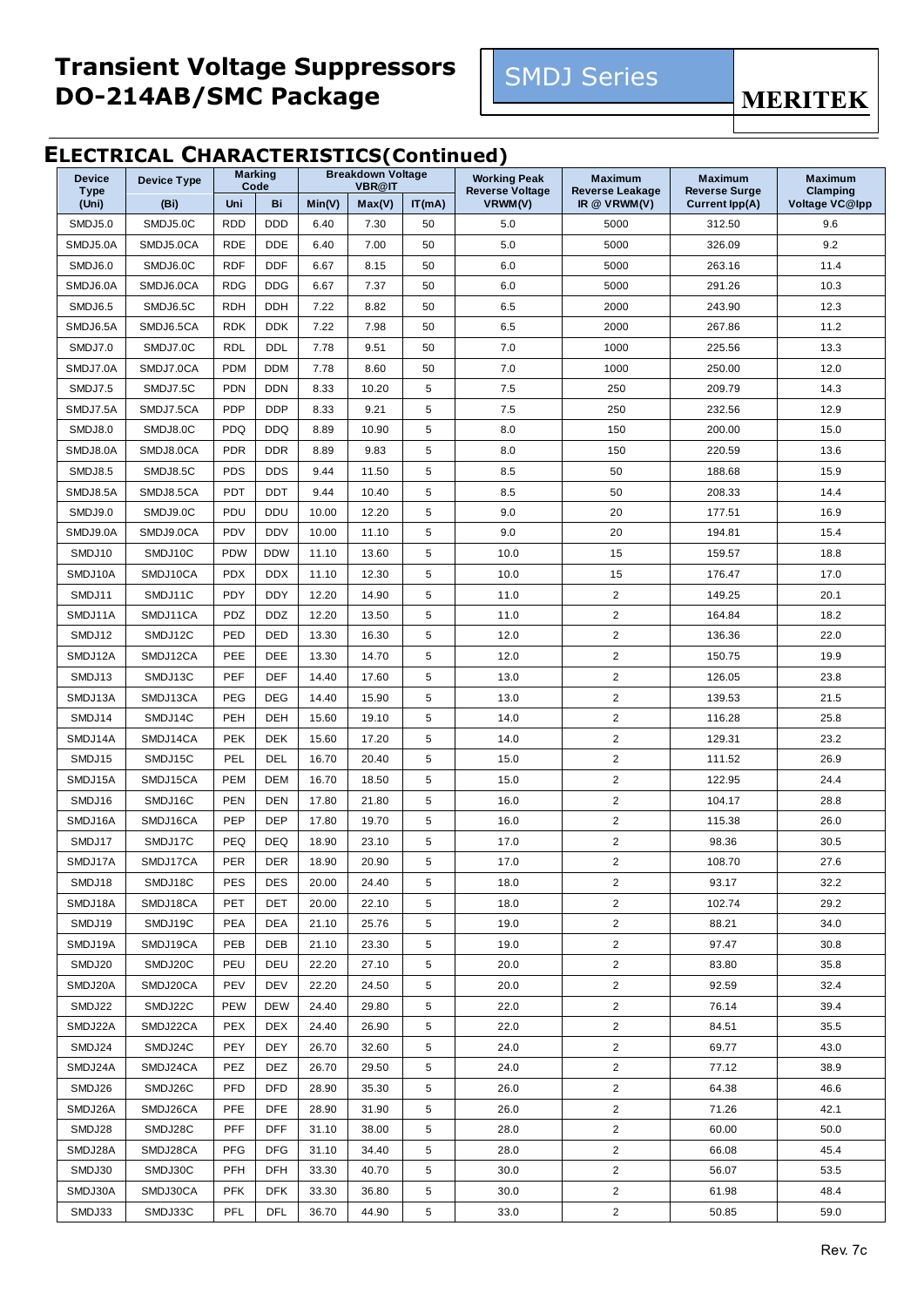

**MERITEK** 

#### **ELECTRICAL CHARACTERISTICS(Continued)**

| <b>Device</b> | <b>Device Type</b> | <b>Marking</b> |            |        | <b>Breakdown Voltage</b> |        | <b>Working Peak</b>    | <b>Maximum</b>          | <b>Maximum</b>        | <b>Maximum</b> |
|---------------|--------------------|----------------|------------|--------|--------------------------|--------|------------------------|-------------------------|-----------------------|----------------|
| <b>Type</b>   |                    |                | Code       |        | <b>VBR@IT</b>            |        | <b>Reverse Voltage</b> | <b>Reverse Leakage</b>  | <b>Reverse Surge</b>  | Clamping       |
| (Uni)         | (Bi)               | Uni            | Bi         | Min(V) | Max(V)                   | IT(mA) | VRWM(V)                | IR $@$ VRWM(V)          | <b>Current lpp(A)</b> | Voltage VC@Ipp |
| SMDJ33A       | SMDJ33CA           | <b>PFM</b>     | <b>DFM</b> | 36.70  | 40.60                    | 5      | 33.0                   | 2                       | 56.29                 | 53.3           |
| SMDJ36        | SMDJ36C            | <b>PFN</b>     | <b>DFN</b> | 40.00  | 48.90                    | 5      | 36.0                   | $\overline{2}$          | 46.66                 | 64.3           |
| SMDJ36A       | SMDJ36CA           | <b>PFP</b>     | <b>DFP</b> | 40.00  | 44.20                    | 5      | 36.0                   | 2                       | 51.64                 | 58.1           |
| SMDJ40        | SMDJ40C            | <b>PFQ</b>     | <b>DFQ</b> | 44.40  | 54.30                    | 5      | 40.0                   | $\overline{2}$          | 42.02                 | 71.4           |
| SMDJ40A       | SMDJ40CA           | <b>PFR</b>     | <b>DFR</b> | 44.40  | 49.10                    | 5      | 40.0                   | $\overline{2}$          | 46.51                 | 64.5           |
| SMDJ43        | SMDJ43C            | <b>PFS</b>     | <b>DFS</b> | 47.80  | 58.40                    | 5      | 43.0                   | 2                       | 39.11                 | 76.7           |
| SMDJ43A       | SMDJ43CA           | PFT            | <b>DFT</b> | 47.80  | 52.80                    | 5      | 43.0                   | $\overline{2}$          | 43.23                 | 69.4           |
| SMDJ45        | SMDJ45C            | PFU            | DFU        | 50.00  | 61.10                    | 5      | 45.0                   | $\overline{2}$          | 37.36                 | 80.3           |
| SMDJ45A       | SMDJ45CA           | PFV            | <b>DFV</b> | 50.00  | 55.30                    | 5      | 45.0                   | $\overline{2}$          | 41.27                 | 72.7           |
| SMDJ48        | SMDJ48C            | <b>PFW</b>     | <b>DFW</b> | 53.30  | 65.10                    | 5      | 48.0                   | $\overline{2}$          | 35.09                 | 85.5           |
| SMDJ48A       | SMDJ48CA           | <b>PFX</b>     | <b>DFX</b> | 53.30  | 58.90                    | 5      | 48.0                   | $\overline{2}$          | 38.76                 | 77.4           |
| SMDJ51        | SMDJ51C            | PFY            | <b>DFY</b> | 56.70  | 69.30                    | 5      | 51.0                   | 2                       | 32.93                 | 91.1           |
| SMDJ51A       | SMDJ51CA           | PFZ            | <b>DFZ</b> | 56.70  | 62.70                    | 5      | 51.0                   | $\overline{2}$          | 36.41                 | 82.4           |
| SMDJ54        | SMDJ54C            | <b>RGD</b>     | <b>DGD</b> | 60.00  | 73.30                    | 5      | 54.0                   | $\overline{2}$          | 31.15                 | 96.3           |
| SMDJ54A       | SMDJ54CA           | <b>RGE</b>     | <b>DGE</b> | 60.00  | 66.30                    | 5      | 54.0                   | $\overline{\mathbf{c}}$ | 34.44                 | 87.1           |
| SMDJ58        | SMDJ58C            | <b>RGF</b>     | <b>DGF</b> | 64.40  | 78.70                    | 5      | 58.0                   | 2                       | 29.13                 | 103.0          |
| SMDJ58A       | SMDJ58CA           | <b>PGG</b>     | <b>DGG</b> | 64.40  | 71.20                    | 5      | 58.0                   | $\overline{2}$          | 32.05                 | 93.6           |
| SMDJ60        | SMDJ60C            | <b>RGH</b>     | <b>DGH</b> | 66.70  | 81.50                    | 5      | 60.0                   | $\overline{2}$          | 28.04                 | 107.0          |
| SMDJ60A       | SMDJ60CA           | <b>PGK</b>     | <b>DGK</b> | 66.70  | 73.70                    | 5      | 60.0                   | $\overline{2}$          | 30.99                 | 96.8           |
| SMDJ64        | SMDJ64C            | PGL            | DGL        | 71.10  | 86.90                    | 5      | 64.0                   | $\overline{2}$          | 26.32                 | 114.0          |
| SMDJ64A       | SMDJ64CA           | <b>PGM</b>     | <b>DGM</b> | 71.10  | 78.60                    | 5      | 64.0                   | $\overline{2}$          | 29.13                 | 103.0          |
| SMDJ70        | SMDJ70C            | <b>PGN</b>     | <b>DGN</b> | 77.80  | 95.10                    | 5      | 70.0                   | $\overline{c}$          | 24.00                 | 125.0          |
| SMDJ70A       | SMDJ70CA           | <b>PGP</b>     | <b>DGP</b> | 77.80  | 86.00                    | 5      | 70.0                   | $\overline{2}$          | 26.55                 | 113.0          |
| SMDJ75        | SMDJ75C            | <b>PGQ</b>     | <b>DGQ</b> | 83.30  | 102.00                   | 5      | 75.0                   | $\overline{2}$          | 22.39                 | 134.0          |
| SMDJ75A       | SMDJ75CA           | <b>PGR</b>     | <b>DGR</b> | 83.30  | 92.10                    | 5      | 75.0                   | 2                       | 24.79                 | 121.0          |
| SMDJ78        | SMDJ78C            | <b>PGS</b>     | <b>DGS</b> | 86.70  | 106.00                   | 5      | 78.0                   | $\overline{c}$          | 21.58                 | 139.0          |
| SMDJ78A       | SMDJ78CA           | <b>PGT</b>     | <b>DGT</b> | 86.70  | 95.80                    | 5      | 78.0                   | $\overline{2}$          | 23.81                 | 126.0          |
| SMDJ80        | SMDJ80C            | <b>PGA</b>     | <b>DGA</b> | 88.96  | 108.80                   | 5      | 80.0                   | $\overline{2}$          | 20.95                 | 143.2          |
| SMDJ80A       | SMDJ80CA           | PGB            | <b>DGB</b> | 88.80  | 97.60                    | 5      | 80.0                   | $\overline{2}$          | 23.15                 | 129.6          |
| SMDJ85        | SMDJ85C            | PGU            | DGU        | 94.40  | 115.00                   | 5      | 85.0                   | $\overline{2}$          | 19.87                 | 151.0          |
| SMDJ85A       | SMDJ85CA           | PGV            | <b>DGV</b> | 94.40  | 104.00                   | 5      | 85.0                   | $\overline{2}$          | 21.90                 | 137.0          |
| SMDJ90        | SMDJ90C            | <b>PGW</b>     | <b>DGW</b> | 100.00 | 122.00                   | 5      | 90.0                   | $\overline{2}$          | 18.75                 | 160.0          |
| SMDJ90A       | SMDJ90CA           | <b>PGX</b>     | <b>DGX</b> | 100.00 | 111.00                   | 5      | 90.0                   | $\overline{2}$          | 20.55                 | 146.0          |
| SMDJ100       | SMDJ100C           | PGY            | <b>DGY</b> | 111.00 | 136.00                   | 5      | 100.0                  | 2                       | 16.76                 | 179.0          |
| SMDJ100A      | SMDJ100CA          | PGZ            | <b>DGZ</b> | 111.00 | 123.00                   | 5      | 100.0                  | $\overline{2}$          | 18.52                 | 162.0          |
| SMDJ110       | SMDJ110C           | PHD            | <b>DHD</b> | 122.00 | 149.00                   | 5      | 110.0                  | $\overline{\mathbf{c}}$ | 15.31                 | 196.0          |
| SMDJ110A      | SMDJ110CA          | PHE            | DHE        | 122.00 | 135.00                   | 5      | 110.0                  | $\overline{2}$          | 16.95                 | 177.0          |
| SMDJ120       | SMDJ120C           | PHF            | <b>DHF</b> | 133.00 | 163.00                   | 5      | 120.0                  | $\overline{2}$          | 14.02                 | 214.0          |
| SMDJ120A      | SMDJ120CA          | <b>PHG</b>     | <b>DHG</b> | 133.00 | 147.00                   | 5      | 120.0                  | $\overline{c}$          | 15.54                 | 193.0          |
| SMDJ130       | SMDJ130C           | PHH            | DHH        | 144.00 | 176.00                   | 5      | 130.0                  | $\overline{c}$          | 12.99                 | 231.0          |
| SMDJ130A      | SMDJ130CA          | <b>PHK</b>     | <b>DHK</b> | 144.00 | 159.00                   | 5      | 130.0                  | $\overline{c}$          | 14.35                 | 209.0          |
| SMDJ140       | SMDJ140C           | PHA            | DHA        | 155.68 | 190.40                   | 5      | 140.0                  | $\overline{2}$          | 11.97                 | 250.6          |
| SMDJ140A      | SMDJ140CA          | PHB            | DHB        | 155.00 | 171.00                   | 5      | 140.0                  | $\overline{2}$          | 13.23                 | 226.8          |
| SMDJ150       | SMDJ150C           | PHL            | DHL        | 167.00 | 204.00                   | 5      | 150.0                  | $\overline{2}$          | 11.19                 | 268.0          |
| SMDJ150A      | SMDJ150CA          | <b>PHM</b>     | <b>DHM</b> | 167.00 | 185.00                   | 5      | 150.0                  | $\overline{2}$          | 12.35                 | 243.0          |
| SMDJ160       | SMDJ160C           | <b>PHN</b>     | <b>DHN</b> | 178.00 | 218.00                   | 5      | 160.0                  | $\overline{\mathbf{c}}$ | 10.45                 | 287.0          |
| SMDJ160A      | SMDJ160CA          | PHP            | <b>DHP</b> | 178.00 | 197.00                   | 5      | 160.0                  | $\overline{c}$          | 11.58                 | 259.0          |
| SMDJ170       | SMDJ170C           | PHQ            | <b>DHQ</b> | 189.00 | 231.00                   | 5      | 170.0                  | $\overline{\mathbf{c}}$ | 9.87                  | 304.0          |
| SMDJ170A      | SMDJ170CA          | <b>PHR</b>     | <b>DHR</b> | 189.00 | 209.00                   | 5      | 170.0                  | 2                       | 10.91                 | 275.0          |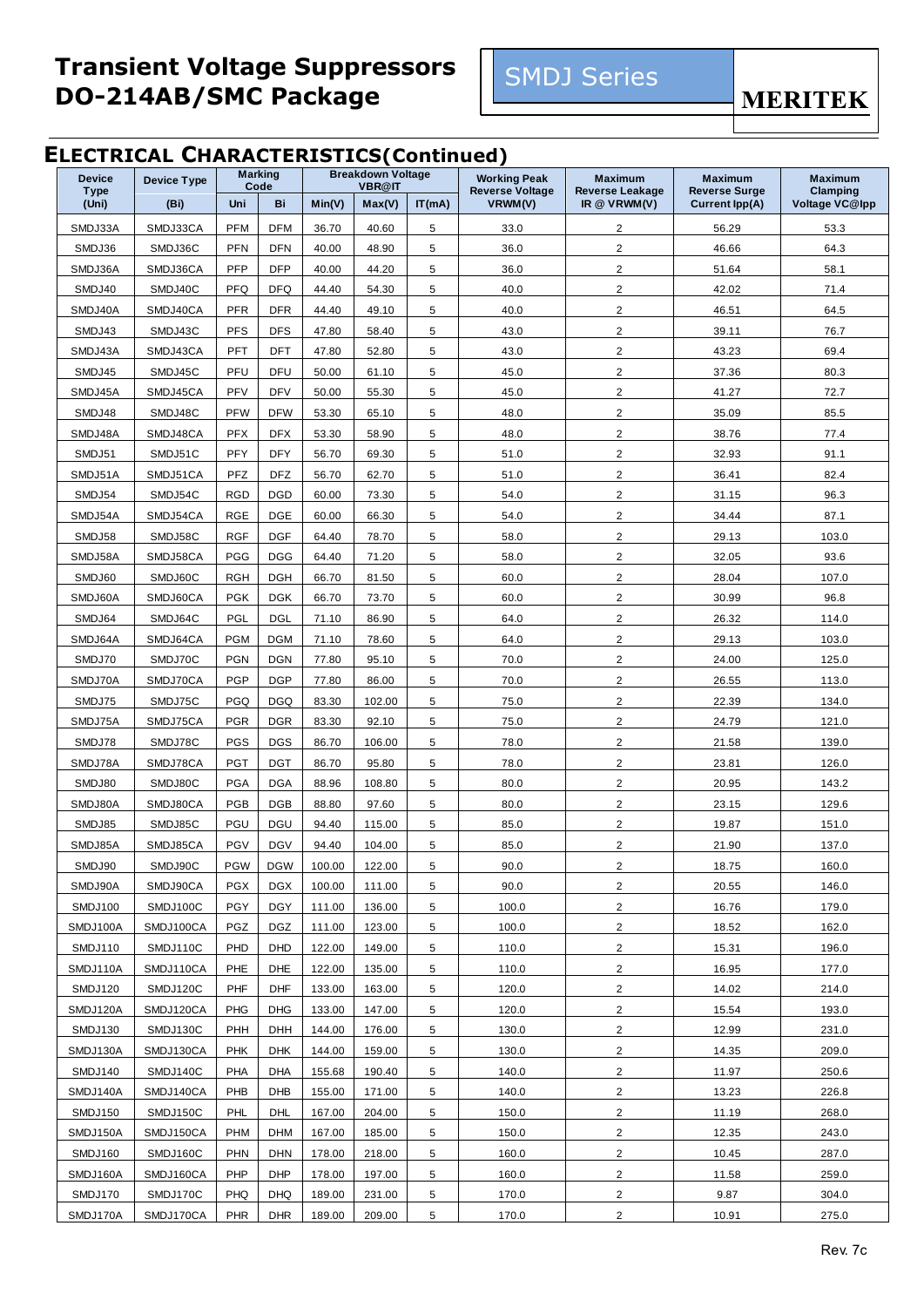

**MERITEK** 

#### **ELECTRICAL CHARACTERISTICS(Continued)**

| <b>Device</b><br><b>Type</b> | Device Type | <b>Marking</b><br>Code |            |        | <b>Breakdown Voltage</b><br><b>VBR@IT</b> |        | <b>Working Peak</b><br><b>Reverse Voltage</b> | <b>Maximum</b><br><b>Reverse Leakage</b> | <b>Maximum</b><br><b>Reverse Surge</b> | <b>Maximum</b><br>Clamping |
|------------------------------|-------------|------------------------|------------|--------|-------------------------------------------|--------|-----------------------------------------------|------------------------------------------|----------------------------------------|----------------------------|
| (Uni)                        | (Bi)        | <b>Uni</b>             | Bi         | Min(V) | Max(V)                                    | IT(mA) | VRWM(V)                                       | IR $@$ VRWM(V)                           | Current Ipp(A)                         | Voltage VC@Ipp             |
| SMDJ180                      | SMDJ180C    | <b>PHS</b>             | <b>DHS</b> | 200.16 | 244.80                                    | 5      | 180.0                                         | $\overline{2}$                           | 9.31                                   | 322.2                      |
| SMDJ180A                     | SMDJ180CA   | PHT                    | <b>DHT</b> | 200.00 | 220.00                                    | 5      | 180.0                                         | $\overline{2}$                           | 10.29                                  | 291.6                      |
| SMDJ190                      | SMDJ190C    | PHU                    | <b>DHU</b> | 211.28 | 258.40                                    | 5      | 190.0                                         | $\overline{2}$                           | 8.82                                   | 340.1                      |
| SMDJ190A                     | SMDJ190CA   | PHV                    | <b>DHV</b> | 211.00 | 232.00                                    | 5      | 190.0                                         | $\overline{2}$                           | 9.75                                   | 307.8                      |
| SMDJ200A                     | SMDJ200CA   | <b>PHW</b>             | <b>DHW</b> | 224.00 | 247.00                                    | 5      | 200.0                                         | $\overline{2}$                           | 9.26                                   | 324.0                      |
| SMDJ220A                     | SMDJ220CA   | <b>PHX</b>             | <b>DHX</b> | 246.00 | 272.00                                    | 5      | 220.0                                         | $\overline{2}$                           | 8.43                                   | 356.0                      |
| SMDJ250A                     | SMDJ250CA   | PHZ                    | <b>DHZ</b> | 279.00 | 309.00                                    | 5      | 250.0                                         | $\overline{2}$                           | 7.41                                   | 405.0                      |
| SMDJ300A                     | SMDJ300CA   | <b>PJE</b>             | <b>DJE</b> | 335.00 | 371.00                                    | 5      | 300.0                                         | $\overline{2}$                           | 6.17                                   | 486.0                      |
| SMDJ350A                     | SMDJ350CA   | <b>PJG</b>             | <b>DJG</b> | 391.00 | 432.00                                    | 5      | 350.0                                         | 2                                        | 5.29                                   | 567.0                      |
| SMDJ400A                     | SMDJ400CA   | <b>PJK</b>             | <b>DJK</b> | 447.00 | 494.00                                    | 5      | 400.0                                         | $\overline{2}$                           | 4.63                                   | 648.0                      |
| SMDJ440A                     | SMDJ440CA   | <b>PJM</b>             | <b>DJM</b> | 492.00 | 543.00                                    | 5      | 440.0                                         | $\overline{2}$                           | 4.21                                   | 713.0                      |

#### **CHARACTERISTICS CURVES**



Peak Forward Surge Current **Peak Forward Surge Current**







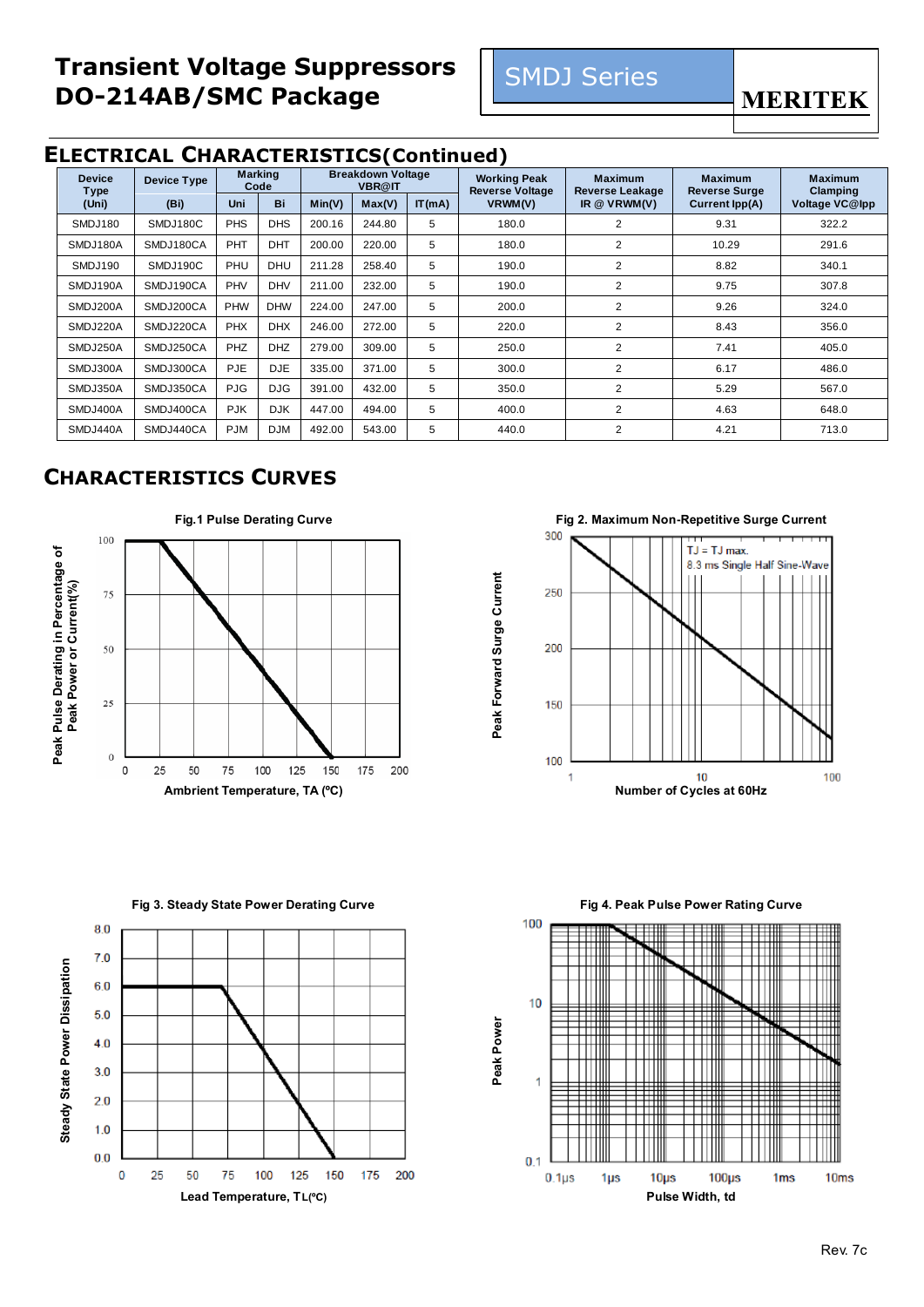### **CHARACTERISTICS CURVES(Continued)**



**Peak Pulse Current(%)**

Peak Pulse Current(%)

100

50

 $\theta$ 

 $\mathbf 0$ 

#### **Fig 5. Pulse Waveform Fig 6. Typical Junction Capacitance**

**MERITEK** 



SMDJ Series

**PACKAGING SPECIFICATION-** DO214AB (SMC) - Tape Carrier and Reel



**DO-214AB(SMC) - Tape carrier DO-214AB(SMC) - Reel**



| <b>Item</b>                   | <b>DO-214AB (SMC)</b><br>Symbol |                  | <b>Item</b>                   | Symbol         | <b>DO-214AB (SMC)</b> |
|-------------------------------|---------------------------------|------------------|-------------------------------|----------------|-----------------------|
| <b>Carrier width</b>          | A                               | $6.05 \pm 0.10$  | <b>Punch hole position</b>    |                | $7.50 \pm 0.10$       |
| <b>Carrier length</b>         | B                               | $8.31 \pm 0.10$  | Punch hole pitch              | D              | $8.00 \pm 0.10$       |
| <b>Carrier depth</b>          | C                               | $2.54 \pm 0.10$  | Sprocket hole pitch           | P <sub>0</sub> | $4.00 \pm 0.10$       |
| <b>Sprocket hole</b>          | d                               | $1.55 \pm 0.10$  | <b>Embossment center</b>      | P <sub>1</sub> | $2.00 \pm 0.10$       |
| Reel outside diameter         | D                               | $330.0 \pm 2.0$  | <b>Overall tape thickness</b> |                | Max <sub>0.4</sub>    |
| Reel inner diameter           | D <sub>1</sub>                  | Min 50           | Tape width                    | W              | $16.00 \pm 0.30$      |
| Feed hole diameter            | D <sub>2</sub>                  | $13.00 \pm 0.50$ | <b>Reel width</b>             | W <sub>1</sub> | Max 22.40             |
| <b>Sprocket hole position</b> | E                               | $1.75 \pm 0.10$  |                               |                |                       |

Unit: mm